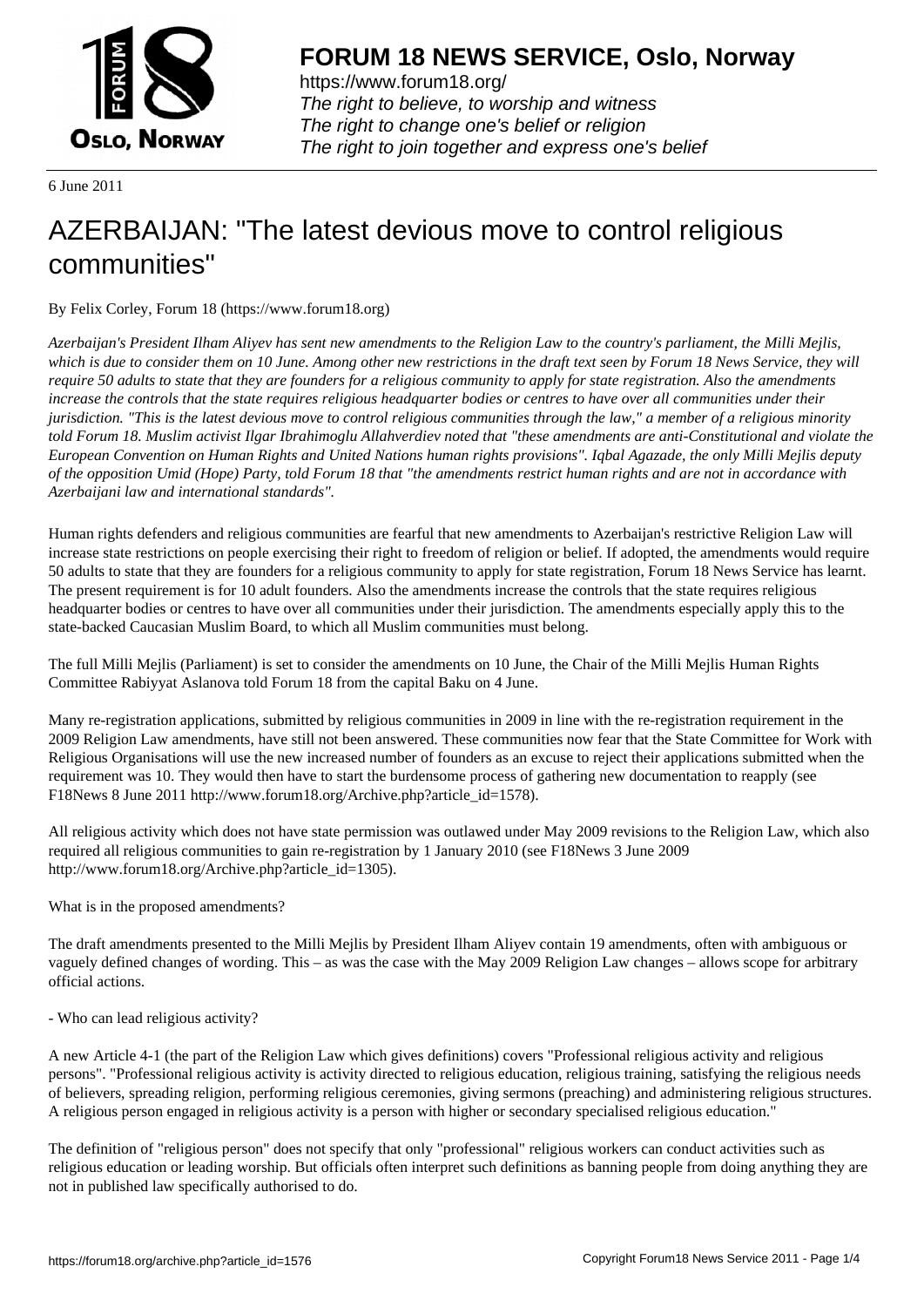An addition to Article 6 specifies new requirements for establishing religious education. "Courses by religious communities for young adults and adults to study holy books can be created with permission from religious centres and departments and shall be in accordance with regulations of religious communities and shall be subject to religious centres and departments."

#### - Religious brotherhoods

In amending Article 7, "religious brotherhoods" have been removed as one of the forms of a religious structure. It remains unclear what impact this will have in practice.

## - Reporting

An addition to Article 7 would require all Islamic communities to "present a report on their activity" to the Muslim Board. The Article does not state how often such reports must be presented.

According to the local APA news agency on 1 June, Milli Mejlis Human Rights Committee members added a requirement under the same Article that non-Muslim organisations will have to submit similar reports on their activity to the State Committee.

# - Founders

A new provision affecting only Muslims is added to Article 8: "Islamic religious communities shall be created in mosques by citizens of the Azerbaijani Republic." It remains unclear if this bans Islamic communities which wish to exist outside the framework of a mosque or whether it is targeted at mosques created by foreign citizens.

An amended Article 12 would require 50 adults "or their authorised representatives", not 10 adults as at present, to submit a registration application.

An amendment to Article 12-1 (an Article added to the Law in 2009) would allow a religious centre to file a request with the State Committee to change the legal founders of an individual community under its control or indeed liquidate it if the community violated the Constitution or conducted any other specified illegal or unapproved activity. At present only the founders or a court can do so.

## "State security"

Vigorously backing the proposed amendments was Aslanova, a deputy of the ruling Yeni Azerbaijan (New Azerbaijan) Party. "They are very positive and necessary," she insisted to Forum 18. "Controlling the religious situation is necessary for state security."

Paragraph 8 of the former United Nations Human Rights Committee's General Comment 22, on the International Covenant on Civil and Political Rights, specifically states that "national security" is not a permissible reason to limit freedom of religion or belief (see http://www.unhchr.ch/tbs/doc.nsf/0/9a30112c27d1167cc12563ed004d8f15).

Aslanova rejected suggestions that requiring 50 adults to apply for registration of a religious community might unduly restrict individuals' rights. "Ten people – that's just one family." She also rejected suggestions that it was not the role of the state to specify whether individual mosques need to report to the Muslim Board and how. "All relations between and within religious communities need to be regulated by law."

However, the Head of the State Committee's Registration Department, Yusif Aleskerov, opposes the increase in the number of founders to 50. "That is a lot," he told Forum 18 from Baku on 6 June. "I don't believe this provision will be adopted. There is some discussion of this."

## "Government control"

"This is the latest devious move to control religious communities through the law," one member of a religious minority community – who asked not to be identified for fear of further state reprisals – told Forum 18 from Baku on 1 June.

Muslim activist Ilgar Ibrahimoglu Allahverdiev agrees. "These amendments are anti-Constitutional and violate the European Convention on Human Rights and United Nations human rights provisions," he told Forum 18 from Baku on 2 June. "The authorities are using Soviet methods – they don't want people to live their faith."

Equally critical is human rights defender Arif Yunusov of the Baku-based Institute of Peace and Democracy, who has long followed religious affairs. "I'm against these amendments," he told Forum 18 from Baku on 2 June. "I've always been against government control on religious communities."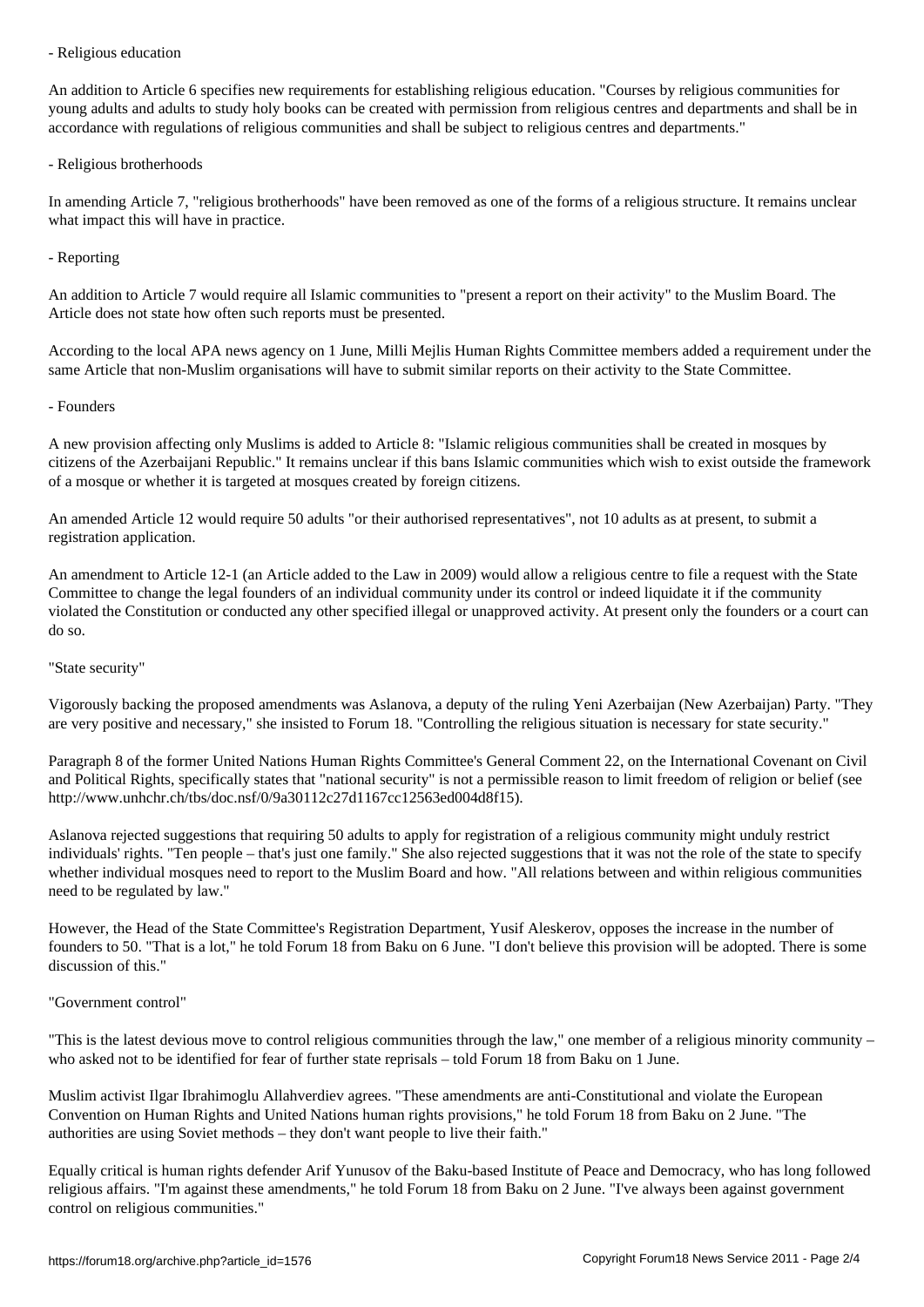Both Ibrahimoglu and Yunusov are highly critical of the increased powers the state-backed Caucasian Muslim Board will have over individual mosques, a concern shared by Iqbal Agazade, the only Milli Mejlis deputy of the opposition Umid (Hope) Party. "The amendments restrict human rights and are not in accordance with Azerbaijani law and international standards," Agazade told Forum 18 from Baku on 2 June.

#### Muslim Board backing

However, backing the amendments was Salman Musaev, one of the deputy heads of the Muslim Board. "We're for them," he told Forum 18 from Baku on 2 June. "If they're not against us, of course we're for them." However, he declined to comment on why his Board should be given further control over individual Muslim communities. "Let the Milli Mejlis adopt the amendments and then we'll comment. We can't say anything before they're adopted."

Asked why his Muslim Board should have a legally-enforced monopoly on all Muslim communities in Azerbaijan, Musaev responded: "Why are all Catholic communities under the Vatican? Each community has its own laws. Muslims [in Azerbaijan] decide these issues for themselves and they choose to have only one central body themselves."

Told that Forum 18 has spoken to many Azerbaijani Muslims who want to organise their communities independently of the Muslim Board, Musaev replied: "There aren't any independent Muslims here."

June adoption for new amendments?

The proposed amendments – the thirteenth time the Religion Law has been amended since its original adoption in 1992 – were approved by the Milli Mejlis Human Rights Committee without any prior public information on 31 May. Aslanova, chair of the Human Rights Committee, told Forum 18 that it will depend on deputies whether the amendments require one reading or more. Parliamentary deputy Agazade – as well as several parliamentary officials – told Forum 18 that only one reading will be required as these are merely amendments to an existing law.

Deputy Agazade told Forum 18 he will oppose the amendments in the vote in the full Milli Mejlis. "Maybe I'll be the only one to vote against."

In December 2010 fines under the Code of Administrative Offences were for exercising the right to freedom of religion or belief were dramatically increased (see F18News 7 January 2011 http://www.forum18.org/Archive.php?article\_id=1527).

Amendments initiated by Presidential Administration?

The proposed amendments were sent by President Aliyev to the Milli Mejlis on 17 May, according to the text of the amendments seen by Forum 18. They were then assigned to the Human Rights Committee under deputy Aslanova for initial consideration.

Opposition deputy Agazade speculated that the amendments could have been initiated by the powerful Presidential Administration or the Muslim Board. Human rights defender Yunusov of the Institute of Peace and Democracy thinks that while the State Committee for Work with Religious Organisations and the Muslim Board might have been involved, the Presidential Administration would take all the important decisions.

Deputy Aslanova denied that the Presidential Administration had anything to do with the text, but refused to tell Forum 18 who had initiated the amendments. She would only say that the Muslim Board had urged that its controls over individual mosques be increased.

However, one parliamentary official involved in the process told Forum 18 categorically on 2 June that the amendments were prepared by the Presidential Administration.

Forum 18 was unable to reach anyone at the Presidential Administration prepared to discuss the proposed amendments on 2 June. Officials said Shahin Aliyev, head of Department of Legislation and Legal Expertise, was away in Strasbourg and no-one in his department was prepared to comment. Officials of the Public and Political Department referred Forum 18 to Aliyev.

Yunusov said that Ramiz Mehdiyev, the powerful head of the Presidential Administration, keeps close control over religious policy. "The authorities aim to have everything under their control, just as the Soviet Communist Party did," he told Forum 18. "After the opposition ceased to be a serious force in 2006, Islam has become the major focus for the authorities." (END)

For more background information see Forum 18's Azerbaijan religious freedom survey at http://www.forum18.org/Archive.php?article\_id=1192.

More coverage of freedom of thought, conscience and belief in Azerbaijan is at